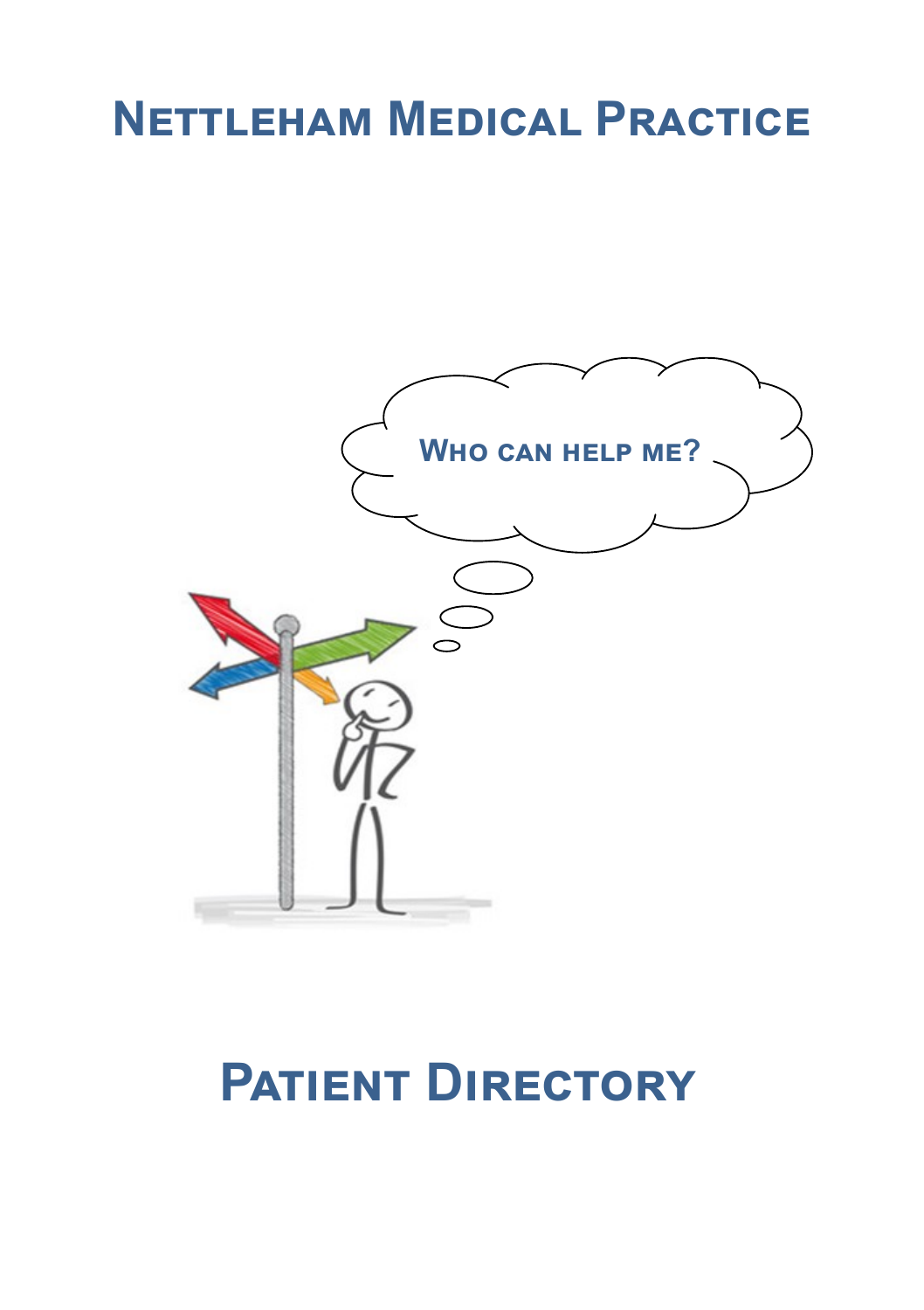# **Contents**

|                                                             | <b>PAGE</b> |
|-------------------------------------------------------------|-------------|
| <b>WHAT SERVICES DO NETTLEHAM MEDICAL PRACTICE PROVIDE?</b> |             |
| <b>Active Signposting</b>                                   | 3           |
| How To Book An Appointment                                  | $3 - 4$     |
| <b>Stress When Booking Appointments</b>                     | 4           |
| The Practice Team                                           | $5 - 8$     |
| PODs                                                        | 8           |
| <b>Results Line</b>                                         | 9           |
| <b>WHAT OTHER PROVIDERS CAN HELP ME?</b>                    |             |
| <b>HEALTHCARE</b>                                           |             |
| 111 / Urgent Care Out Of Hours                              | 10          |
| <b>Dental Problems</b>                                      | 10          |
| Leg Wounds                                                  | 10          |
| <b>Minor Ailments</b>                                       | $11 - 12$   |
| Mental Health Support                                       | 13          |
| Nursing Support at Home                                     | 14          |
| Physiotherapy and Sports Injuries                           | 14          |
| <b>Stop Smoking Services</b>                                | 15          |
| <b>Pregnancy Related Care</b>                               | $16 - 17$   |
| Child Health                                                | $18 - 19$   |
| <b>SOCIAL CARE</b>                                          |             |
| <b>Addiction Support</b>                                    | 20          |
| <b>Bereavement Support</b>                                  | 20          |
| <b>Benefits Queries</b>                                     | 20          |
| <b>Carers Support</b>                                       | 21          |
| Older People's Support                                      | 22          |
| <b>Voluntary Services</b>                                   | 22          |
| <b>FURTHER USEFUL WEBSITES</b>                              | 23          |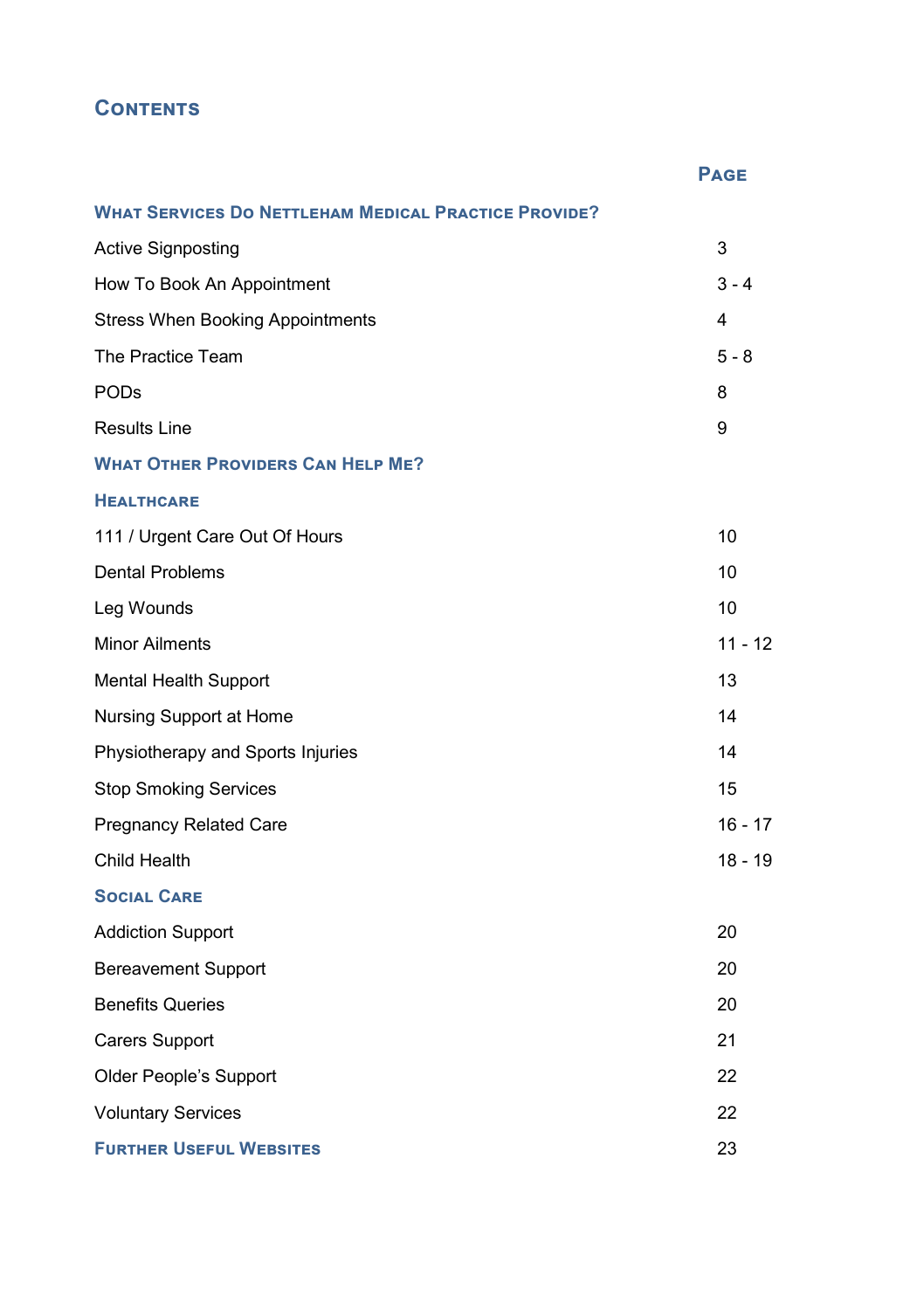# **What Services Do Nettleham Medical Practice Provide?**

# **Active Signposting**

The reception staff at Nettleham Medical Practice are trained Patient Care Advisors. This means that they are able to ask patients more questions at the point of booking of appointments to enable them to make the most appropriate appointment with the right member of clinical staff depending on the patient's condition. This could be a GP, Nurse Practitioner, Nurse, Health Care Assistant or an alternative service provider such as a community pharmacy.

This process ensures that patients are seen promptly by the correct clinical staff and has huge benefits, both to the patient and the system as whole by freeing up GP time for those who really need it.

It is important for patients to understand they are not being nosy and the information being asked for is very much in their best interests. We also hope that our patients will find this directory useful in pointing them in the right direction for their care needs.

# **How to book an appointment at Nettleham Medical Practice**

#### **GP and Nurse Practitioner Appointments**

The Practice uses Ask My GP for patients wishing to request a GP or Nurse Practitioner appointment. We ask you to go to our practice website and complete a quick and simple online form which is sent directly to a GP of your choice. The GP will then contact you either via Ask My GP or by telephone to help with your problem or to arrange a face to face appointment. Please note that our Receptionists can not book you in directly with a GP or Nurse Practitioner. If you do not have access to the internet, our receptionists will submit an Ask My GP request on your behalf.

- **Ask My GP is available 24/7 and we respond between 8am and 4pm Monday to Friday**
- We aim to respond the **same day**
- As a **parent or carer** you can use Ask My GP on behalf of a patient

Please go to our website www.nettlehammedical.co.uk for further information.

#### **Nursing Team Appointments**

To request an appointment with a member of the nursing team you can speak with a receptionist. They will ask you what the appointment is for; this is not them being nosy but purely to ensure that they book the appointment with the most appropriate member of the nursing team and for the correct amount of time.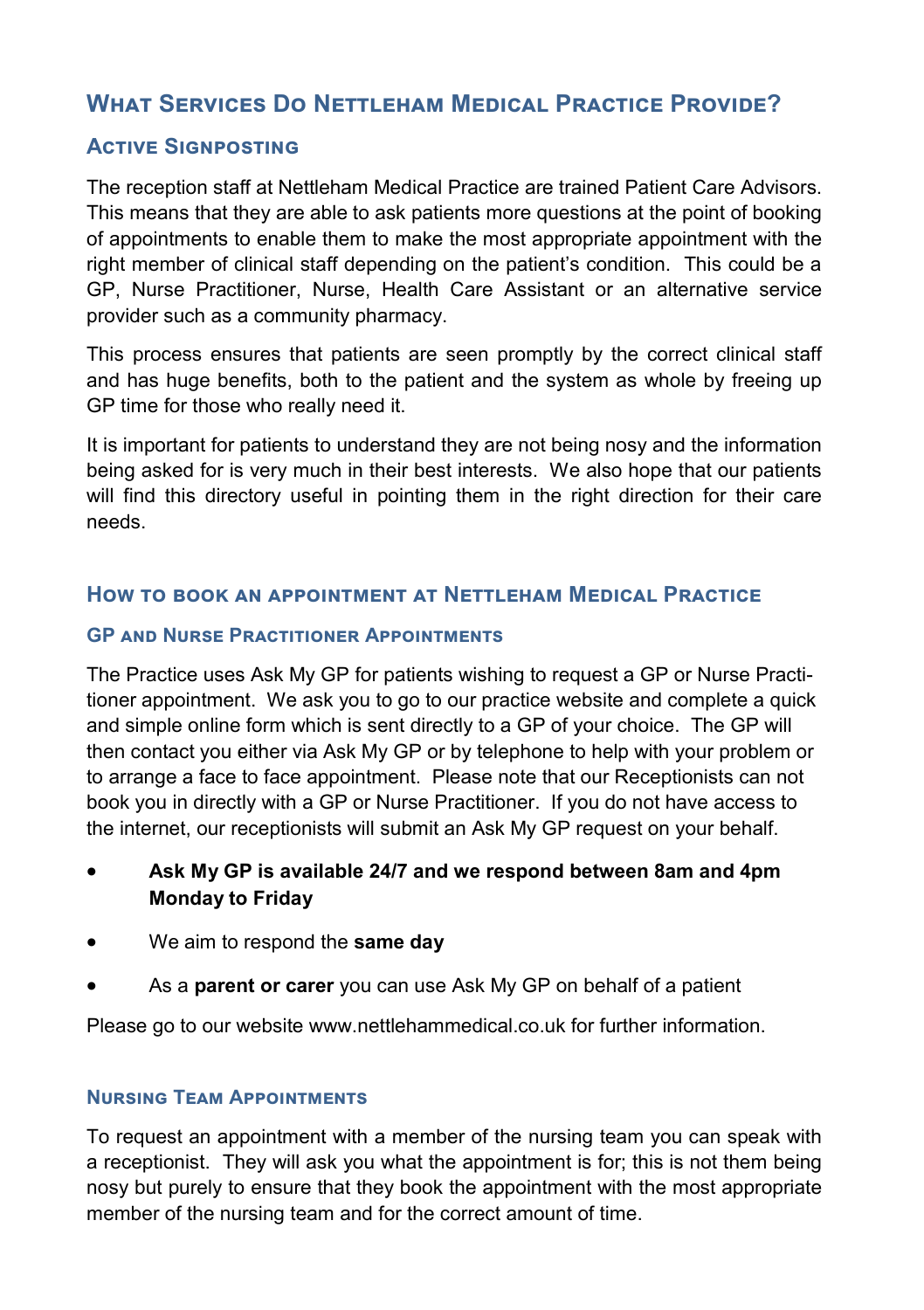# **The Practice Team**

#### **Doctors and Nurse Practitioners**

Both Doctors and Nurse Practitioners can deal with most medical issues. However, they may refer you to a different doctor in the practice or another member of the team who is more appropriate to help you.

#### **Practice Nurses**

Practice Nurses are highly skilled practitioners. Different nurses have different skills, so it helps if you can let the receptionist know what service you require when booking your appointment to ensure you see the appropriate person. If it is a sensitive issue which you do not wish to disclose to the receptionist, book an appointment with any nurse and they will refer you on if they cannot help. Practice nurses are the best people to see with the following issues:

- Wound management—including dressings and removal of sutures
- Vaccinations—including childhood and influenza vaccinations
- Travel health advice and vaccinations
- Cervical smears
- Contraception services
- Sexually transmitted infection screening
- Asthma clinic
- COPD clinic (COPD is also known as emphysema)
- Diabetic clinic
- Warfarin monitoring
- Ear syringing (after 2 weeks of olive oil first)
- Hypertension reviews
- Learning disability reviews
- HRT checks
- Heart disease checks



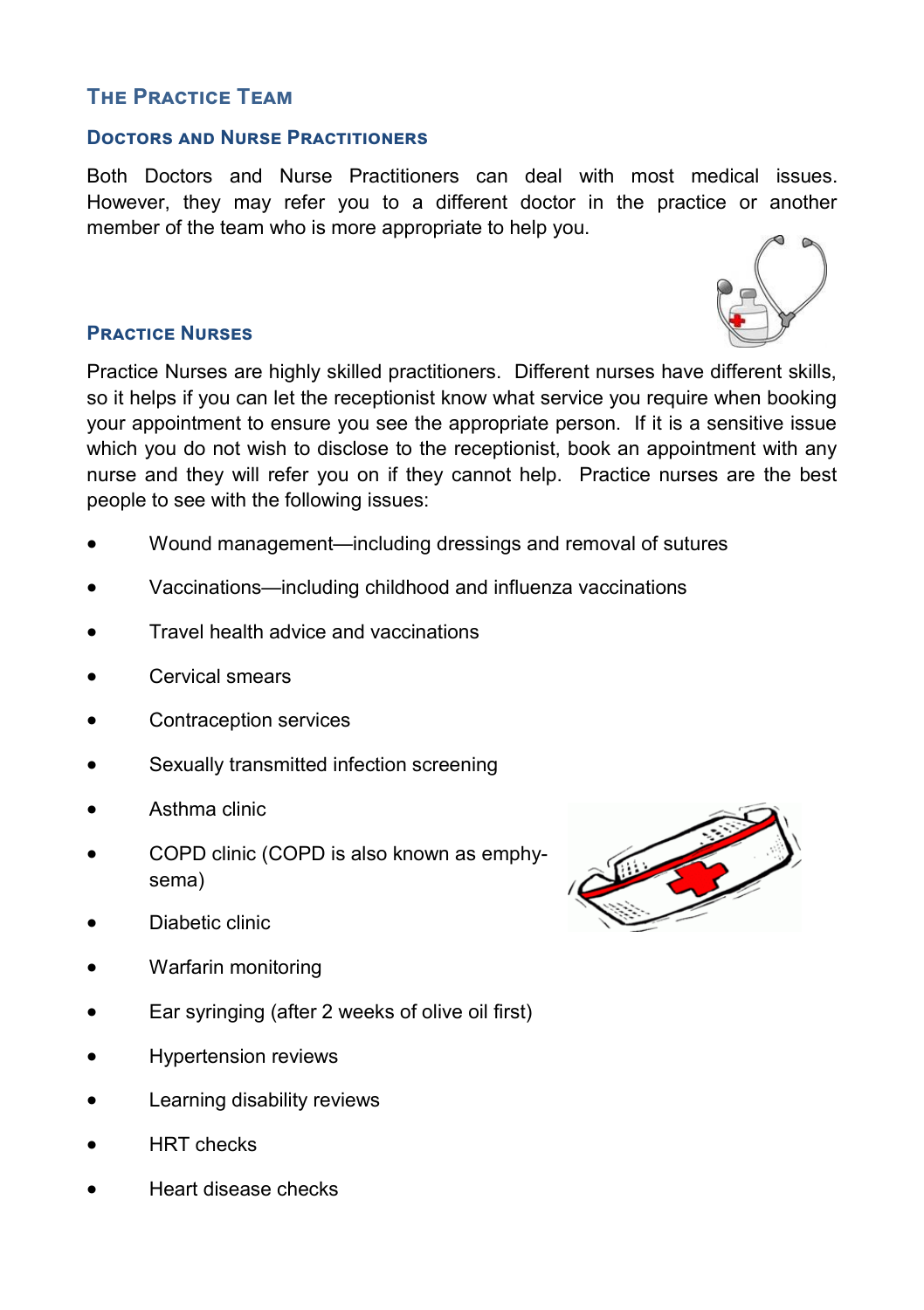#### **Healthcare Assistants and Phlebotomists**

Healthcare Assistants can see you if you need the following:

- **Blood tests ♦**
- $\bullet$  ECGs (tracings of your heart)  $\bullet$
- NHS Health Checks (also known as 'well man' and 'well woman' clinics, these are for those aged between 40 and 74)
- Wound management
- Ear syringing (after 2 weeks of olive oil first)
- Flu and Pneumonia Vaccinations
- B12 injections
- Smoking cessation
- Blood pressure \*

Those marked with \* can also be done through the PODs.

Those marked with  $\bullet$  need a doctor to request them so they can be interpreted correctly. Either bring the form the hospital gave you to the appointment or book an appointment with a doctor first.

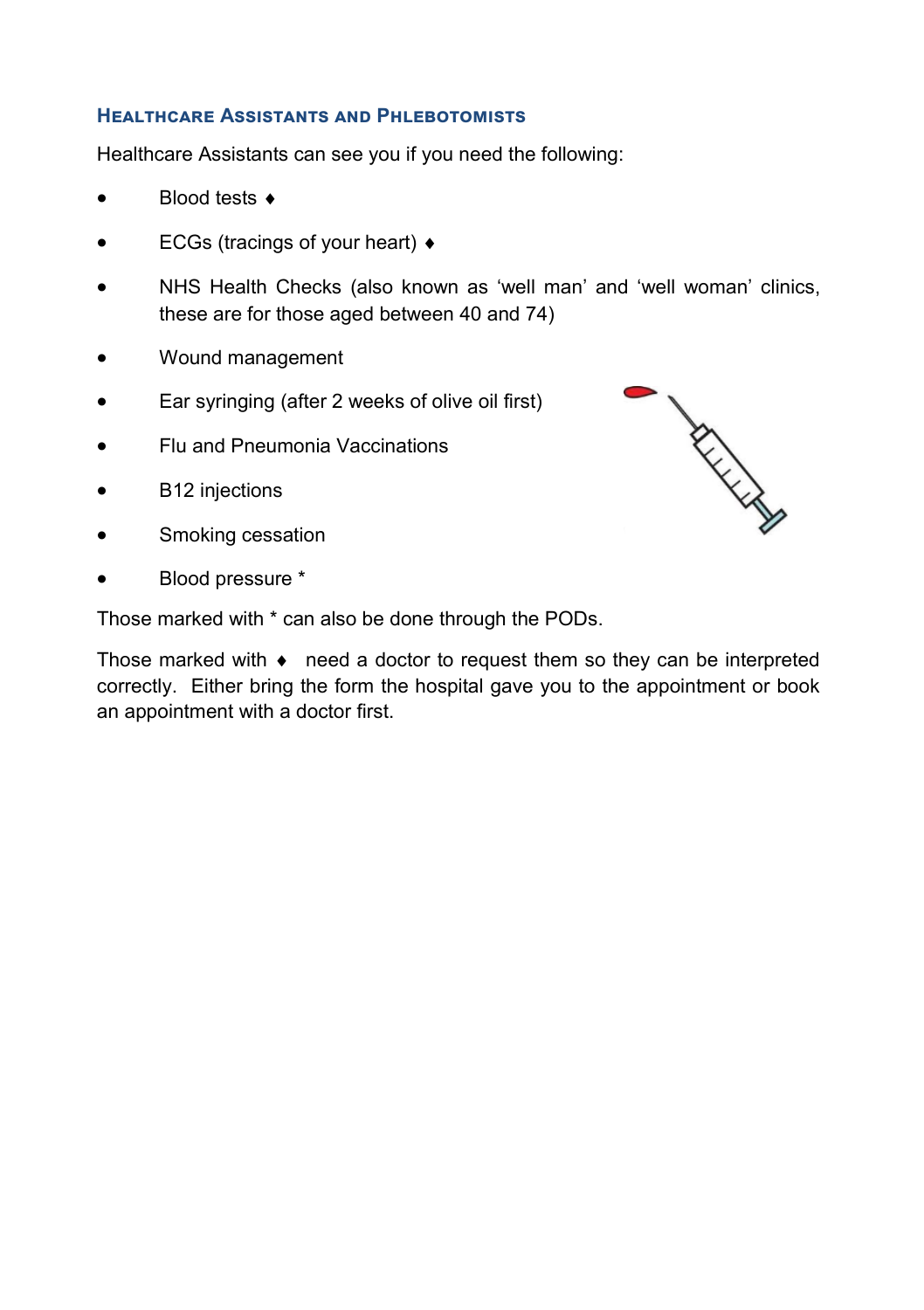#### **Dispensers**

Dispensers can help with any questions regarding prescriptions and repeat prescription ordering:

- Lost prescriptions
- Ordering extra medication for holidays etc.



- A repeat medication hasn't arrived at your nominated pharmacy
- Set up an online account to request repeat medication on the practice website
- You'd like medication you've previously been prescribed adding or removing to your repeat medication (depending on the medication, they'll either pass a message to your doctor, or ask you to book an appointment to see the doctor)
- Arrange to change the quantity of tablets supplied each month (e.g. if you have changed the dose of a tablet)

#### **Referrals and Hospital Tests**

If you have not heard 4-6 weeks after you have been routinely referred to a specialist you should contact the Patient Advice and Liaison Service. The telephone numbers are: Lincoln County Hospital: 01522 707071, Grantham and District Hospital: 01476 464861 or Pilgrim Hospital: 01205 446243.

Results of tests are sent to the clinician who requested the test. So if a specialist or another healthcare provider requested a test, the surgery will often find out after you do. Please phone the specialist's secretary directly to check.

# **Pods**

We have PODs in the reception areas at both Nettleham and Cherry Willingham surgeries. You can use these to check the following:

- Blood pressure
- Height, weight and body mass index (BMI)
- Test for depression or anxiety
- Alcohol use

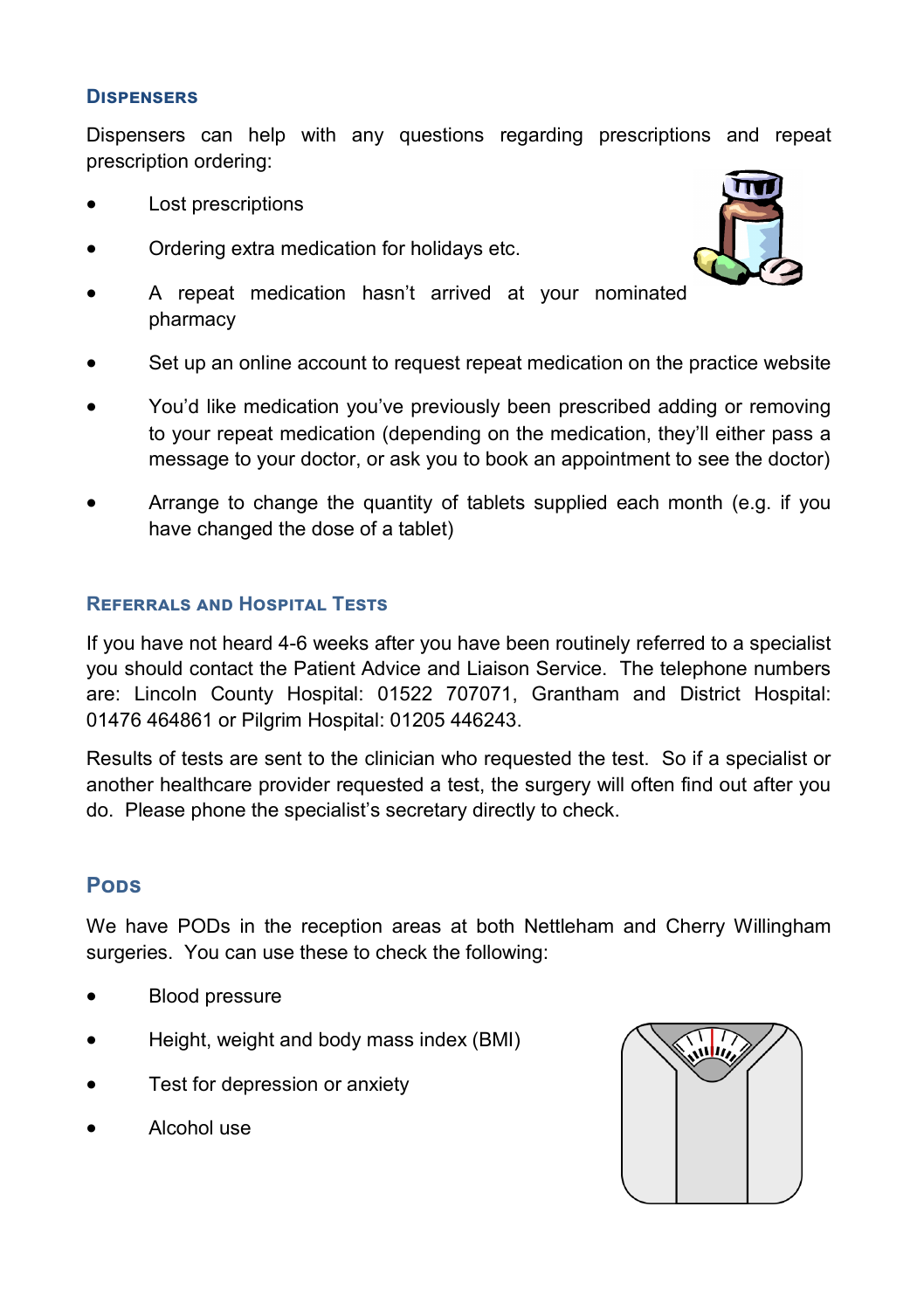# **Results**

You can contact the reception team to request results by phoning 01522 751717.

Our staff are able to:

 Tell you whether a result is 'normal', 'satisfactory', 'borderline' or 'abnormal'. They can also read out the result to you and give you specific values. Sometimes a doctor would prefer you find this information out from a doctor so they can explain the results fully to you. Please note, if a result is not available on the results line it does not necessarily mean it is bad news - just a doctor would like to explain things to you themselves.

![](_page_6_Picture_4.jpeg)

 Confirm whether we have received a result before you book an appointment with the doctor who arranged the test to discuss the findings:

Common examples are x-rays and ultrasound reports. Please ring the results line before booking an appointment as many appointments are wasted due to a technician at the hospital telling patients the results will be with us in 'one week'. Realistically it takes 3 weeks for a result to reach us. Even if they say they will fax the result to us the same day, this can still take up to 3 working days to reach the doctor to comment upon.

 Results of tests are sent to the clinician who requested the test. If a specialist or another healthcare provider requested the test, the surgery will often find out after you do. Please phone the specialist's secretary directly to check.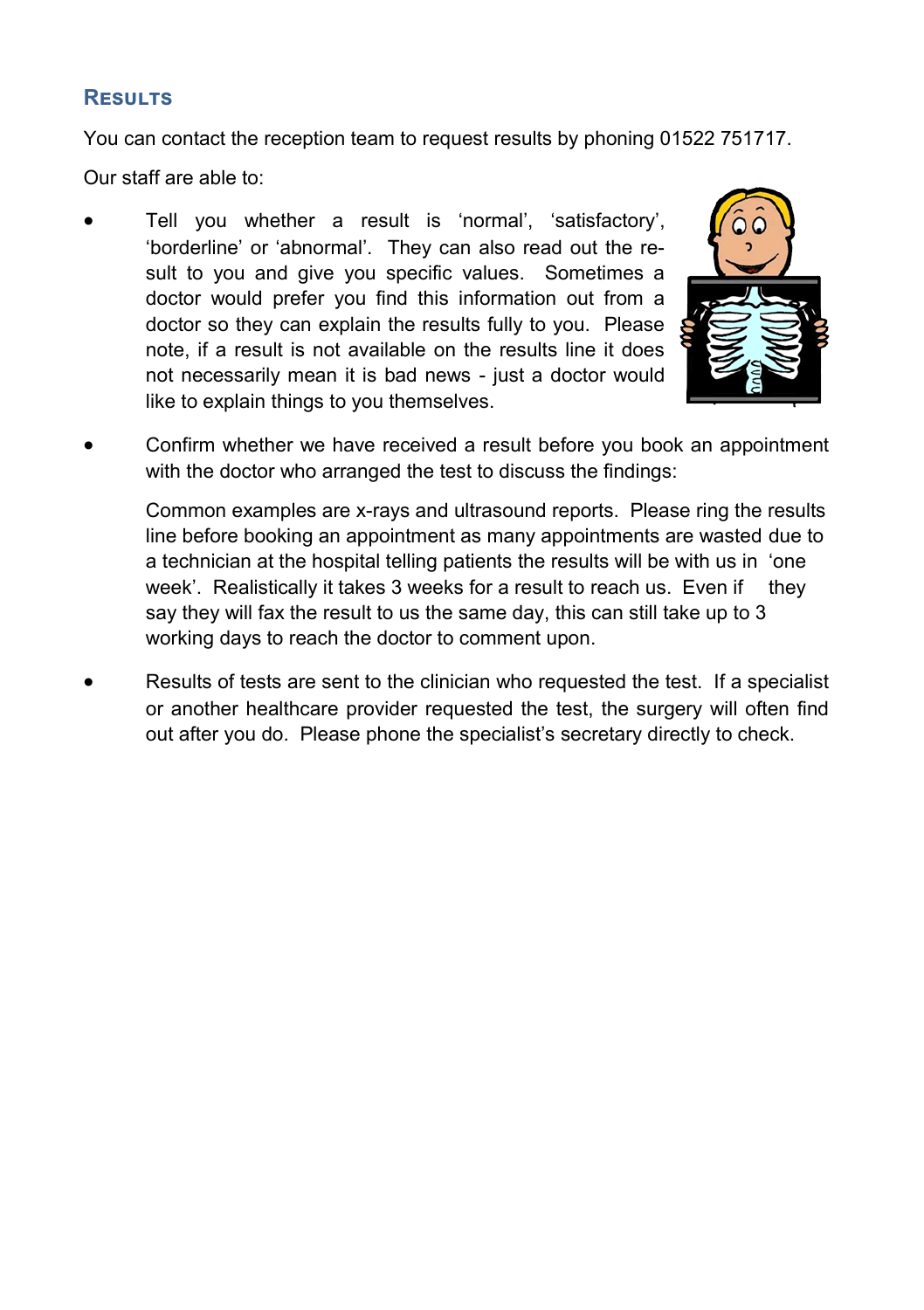# **What other providers can help me?**

# **Healthcare**

# whon it's loss urgent than 999

# **111 / Urgent Care Out of Hours**

111 is the telephone number to ring if you need medical advice or help but it is not urgent enough to ring 999. They have healthcare advisors who can give you general health advice and information. If you need to see a doctor overnight or at weekends, ring 111 and they will arrange an appropriate assessment. If they feel you should see a doctor or nurse practitioner out of hours, they will give you an appointment at the out of hours centre which is located next door to A&E at Lincoln County Hospital.

# **Dental Problems**

GPs are not trained in dental medicine so it would be dangerous practice for them to treat dental pain / toothache, therefore you should see a dentist for any dental related problems or pain. All dental surgeries have emergency appointments for patients who need to be seen the same day.

Website: You can find a list of local dentists at: www.nhs.uk and using the 'service search' tab.

Telephone: You can also ring 111 or the dental helpline on 0800 141 2552 if you need help accessing an NHS dentist.

# **Leg Wound (already been treated at Ravendale Clinic)**

If you have already been treated at Ravendale Clinic for a leg wound, you can contact the clinic directly.

Telephone: 01522 530336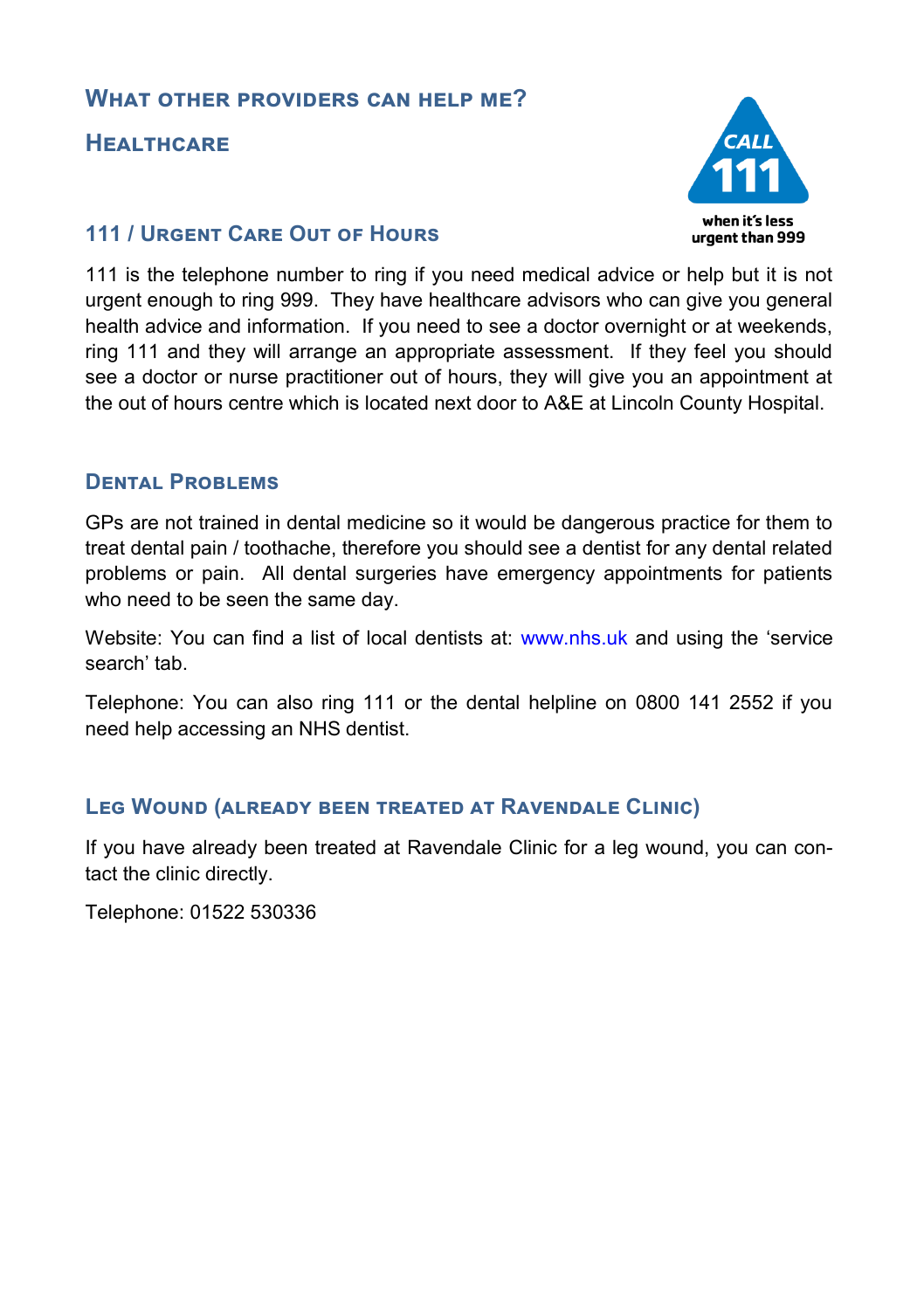# **Minor Ailments**

Pharmacists are highly trained professionals and share a lot of their training with doctors and are specialised in drugs and medications. They can be the first point of call for most 'bugs' as they don't normally require antibiotics. They will direct you to your GP if they think you may need further assessment. Ailments which can usually be treated by a community pharmacist include:

- Athlete's Foot
- **Chickenpox**
- Cold Sores
- Colds
	- **Conjunctivitis**

![](_page_8_Picture_7.jpeg)

- Contact Dermatitis, Insect Bites, Stings, Pruritus, Eczema
- **Dandruff**
- Dry Eye
- Ear Wax
- Emergency Hormonal Contraception in women 20 years and older
- Headache / Earache / Temperature
- **Haemorrhoids**
- Hayfever
- Head lice
- Indigestion / Heartburn
- Mouth Ulcer
- Nappy rash
- Nasal congestion
- Sore throat
- Threadworm
- Thrush—oral
- Thrush—vaginal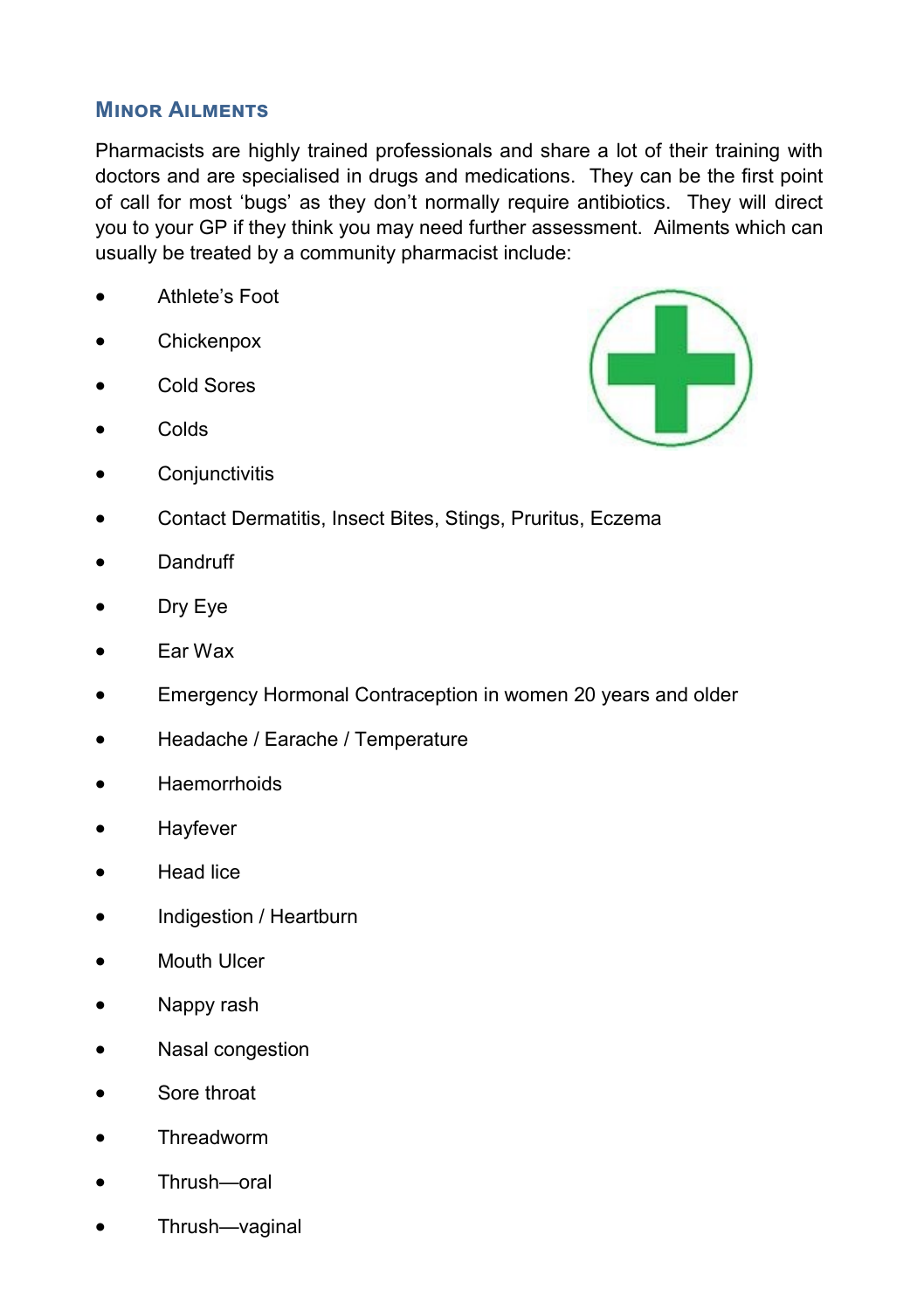Pharmacists can also give advice on:

- Blood pressure checks
- Advice on potential side effects of medications
- Advice on whether you can take a new medication or over the counter therapy with your existing regular medication

#### **Local pharmacies:**

Nettleham Pharmacy (Co-op): 6 Church Street, Nettleham, Lincoln, LN2 2PD

Tel: 01522 751702

Cherry Willingham Pharmacy: 9 The Parade, Cherry Willingham, Lincoln, LN3 4JL

Tel: 01522 595989

Boots Pharmacy: The Carlton Centre, Lincoln, LN2 4WA Tel: 01522 511890

![](_page_9_Picture_10.jpeg)

Tesco In-Store Pharmacy: Wragby Road, Lincoln, LN2 4QQ Tel: 01522 601044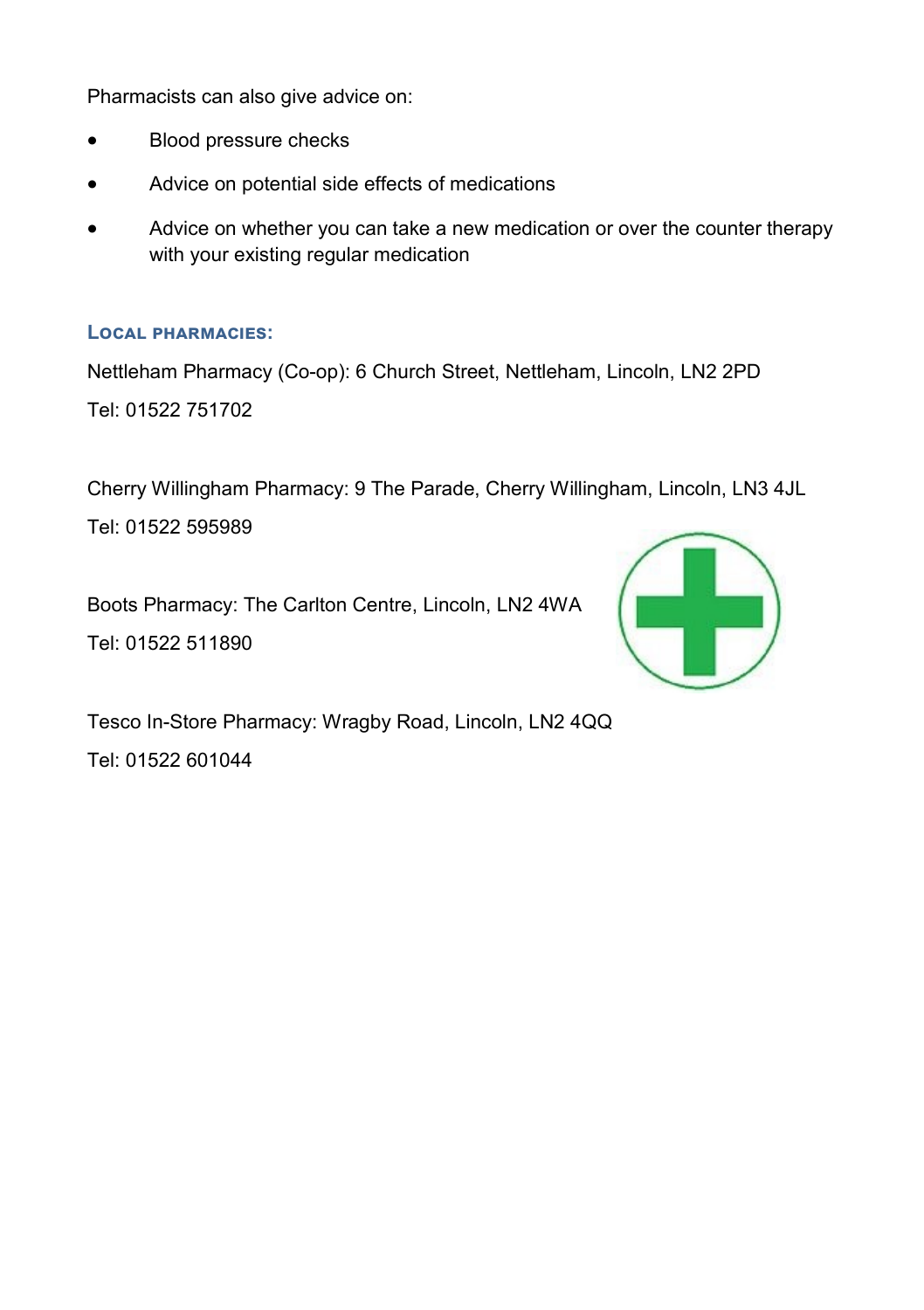# **Mental Health Support**

#### **Chaplaincy Team**

Chaplaincy volunteers work within healthcare in a non-denominational manner to help with whatever your spiritual needs, difficulties or questions may be. The service is available for people of any faith and also those without a faith. You can book an appointment to see a Chaplain at the practice.

Telephone: 01522 751717

# **Crisis Team**

If you, or someone you know, are known to the Crisis Team and need support you can contact the team directly. If you are not known to the Crisis Team please speak to your GP about a referral.

Telephone: 01522 573648

#### **SAMARITANS**

The Samaritans offer a safe place for you to talk 24/7.

Telephone: 116 123 (24/7) or 01522 528282 (local number)

Address: Lincoln Branch of the Samaritans, 17 Huntgate, Lincoln, LN1 1ES

Website: www.samaritans.org

Website: www.lincolnshire.gov.uk/health-and-wellbeing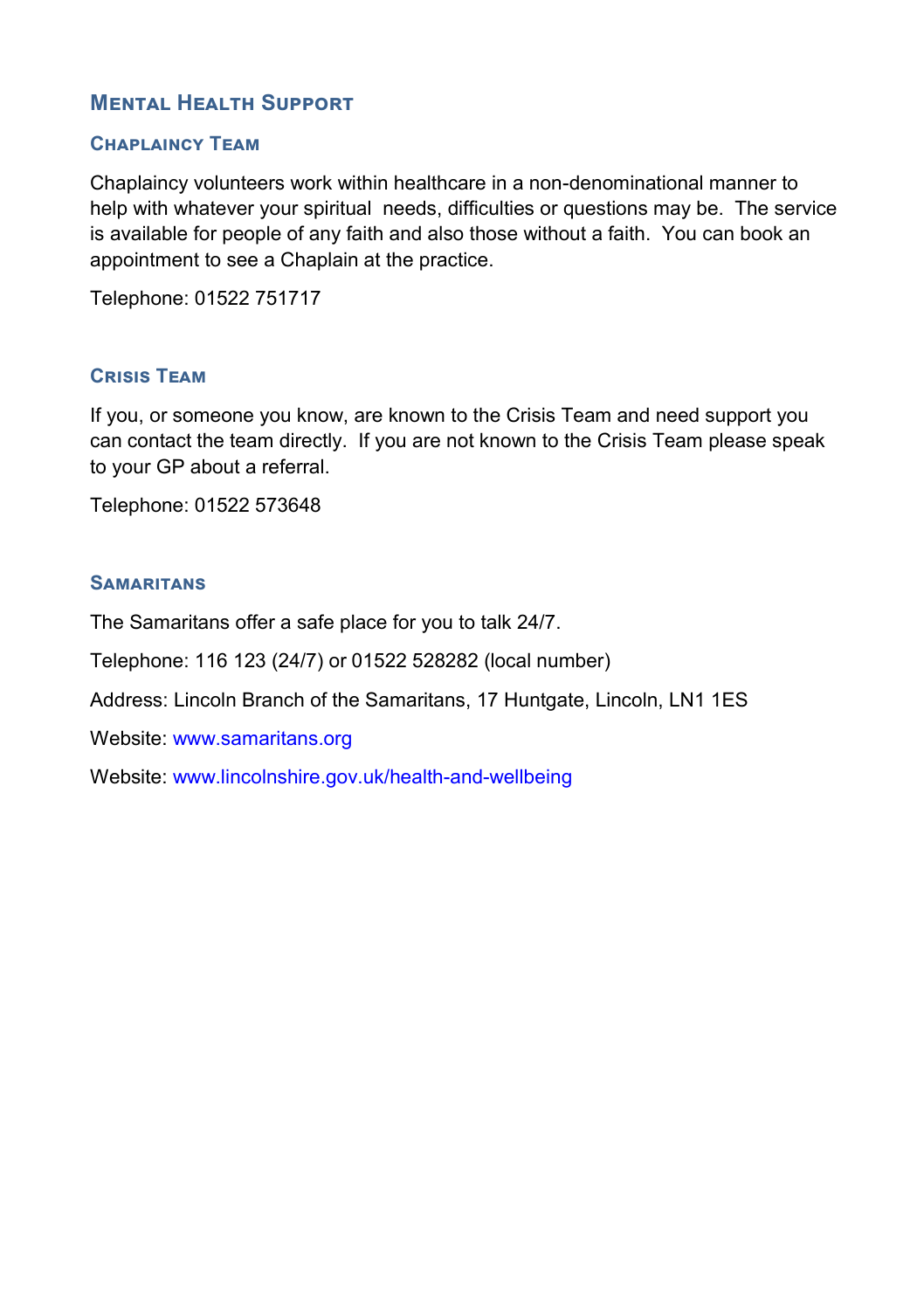# **Nursing Support at Home**

#### **District Nurses**

District Nurses are able to provide general nursing support at home to housebound patients. They are also specialists in continence issues and end of life care.

Telephone: 01522 533331

#### **Wellbeing Service**

For patients that not are coping at home, you can contact the Wellbeing Service. The Wellbeing Service is designed to promote confidence in living independently. If you, or someone you know, is age 18+ and needs support, get in touch to see how they can help.

Telephone: 01522 782155

# **Physiotherapy and Sports Injuries**

Private physiotherapists are able to assess and treat:

- Most sporting injuries (you should see A&E first if you think you may have broken a bone)
- Low back pain
- Other joint pains
- Falls and unsteadiness (you should also see your GP)
- Whiplash
- Work related injuries
- Growing pains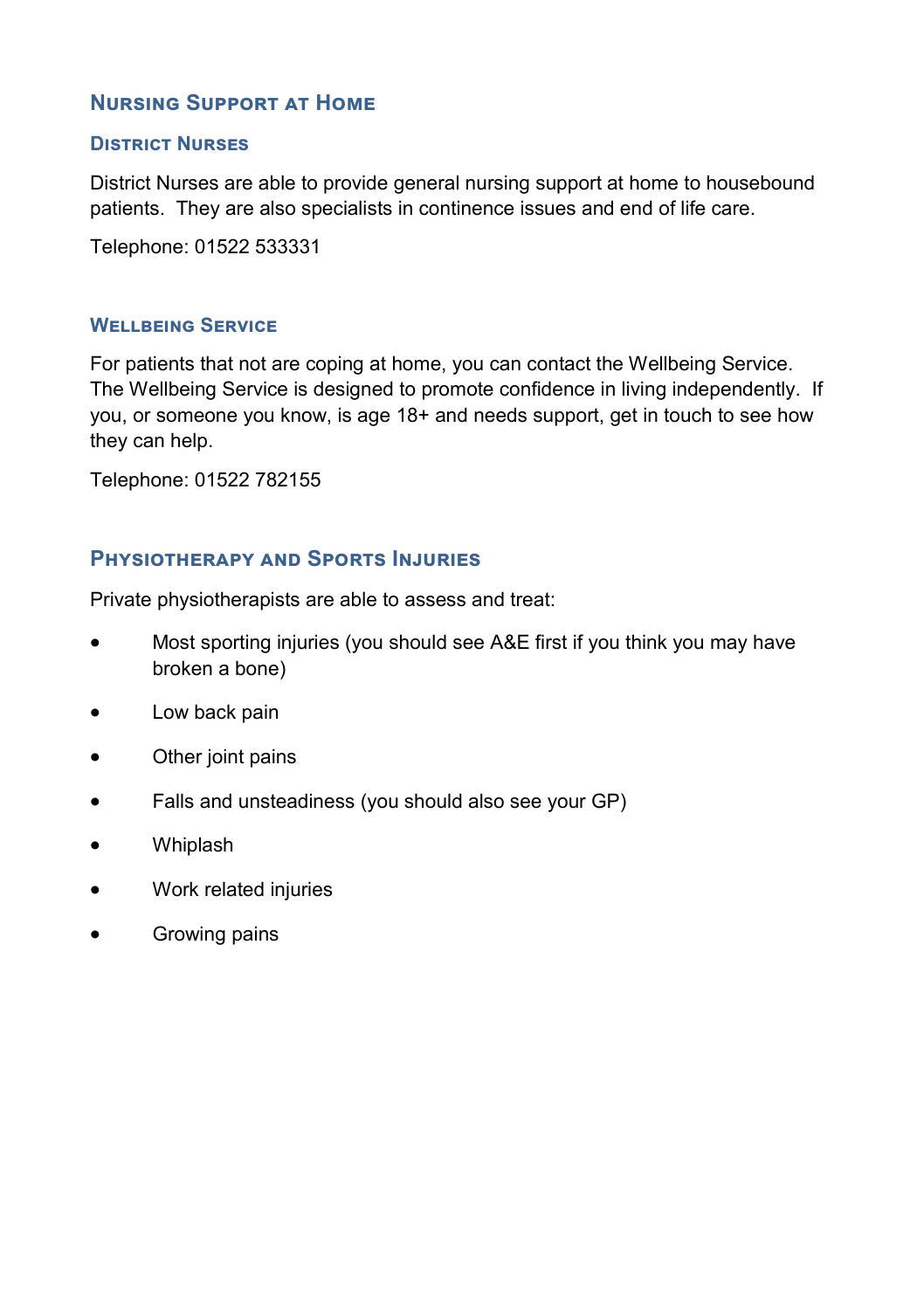# **Stop Smoking Services**

#### **NHS Smoking Helpline**

The NHS Smoke Free service offers support and resources to help people quit smoking. They have a helpful website with lots more information and a contact form.

Website: www.nhs.uk/smokefree

# **Quit 51 (Lincoln)**

Quit 51 works with the NHS Smoke Free service to provide local support to people and they have a branch in Lincoln.

Address: Quit 51, Division of Public Health Services North 51 Ltd, Unit 31, Roman Way, South Hykeham, Lincoln, LN6 9UH

Telephone: 0800 622 6968

#### **Pharmacy Support**

The Nettleham Co-op Pharmacy have an advisor to support people that want to stop smoking.

Address: Nettleham Pharmacy (Co-op), 6 Church Street, Nettleham, Lincoln, LN2 2PD

Telephone: 01522 751702

![](_page_12_Picture_12.jpeg)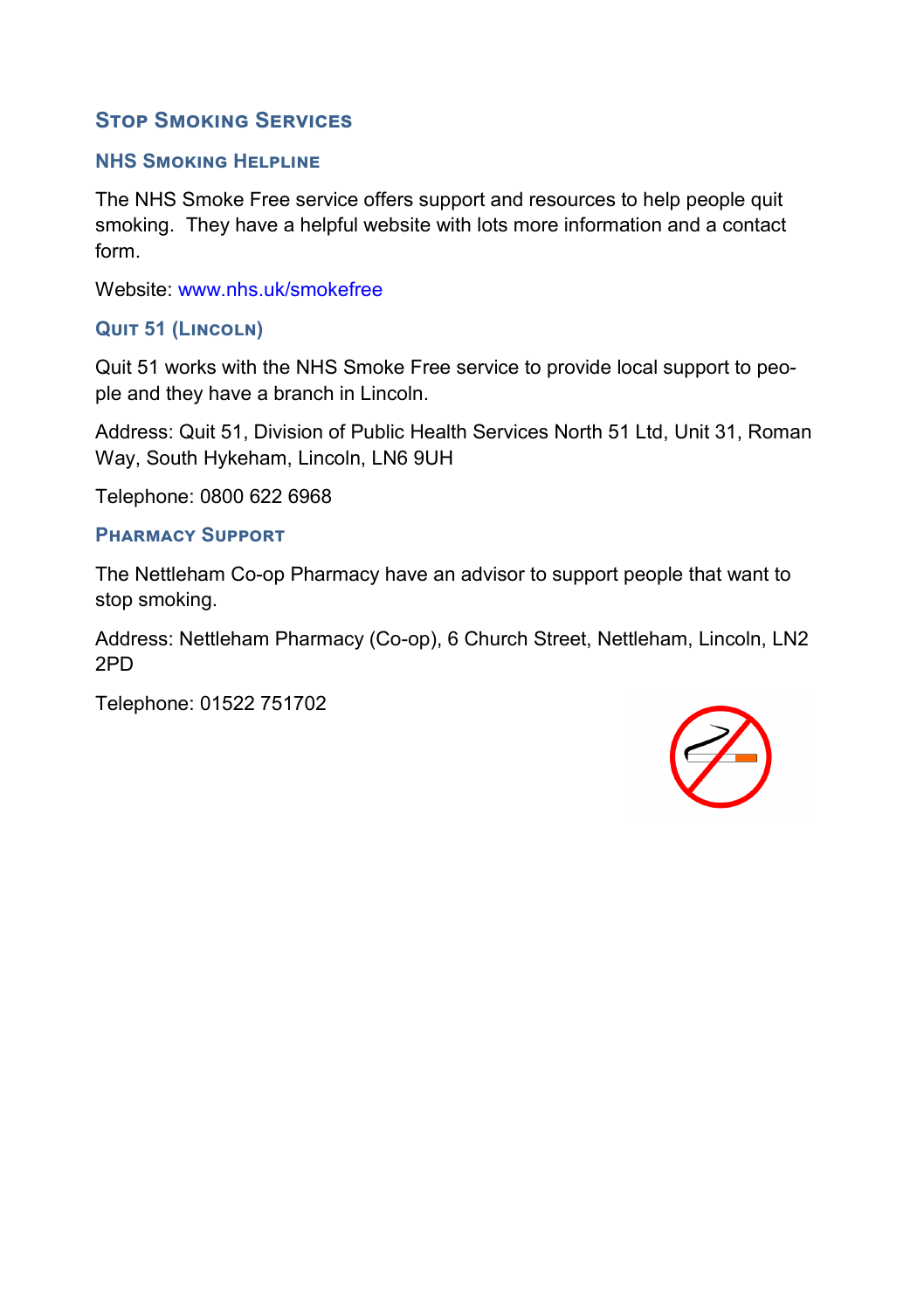# **PREGNANCY RELATED CARE**

#### **Breastfeeding / Infant Feeding**

Vicky Markham is an infant feeding lactation consultant and NCT breastfeeding counsellor. You can contact her directly.

Telephone: 01522 751536 or 07787 547472

#### **COMMUNITY MIDWIFE**

You can see the midwife for all of your antenatal care, including your booking appointment. Simply let the receptionist know if it is a booking appointment or a follow up appointment you need.

Telephone: 01522 573772

#### **Early Pregnancy Assessment Unit**

Telephone: 01522 573677

![](_page_13_Picture_9.jpeg)

#### **Miscarriage Association**

The Miscarriage Association helps people who have been affected by miscarriage, molar pregnancy or ectopic pregnancy. They have a helpful website and a helpline.

Telephone: 01924 200799 (Mon—Fri, 9am—4pm)

Website: www.miscarriageassociation.org.uk

#### **NATIONAL CHILDBIRTH TRUST**

The National Childbirth Trust helpline can support you with practical and emotional support in all areas of pregnancy, birth and early parenthood including help with feeding.

Telephone: 0300 330 0700

Website: www.nct.org.uk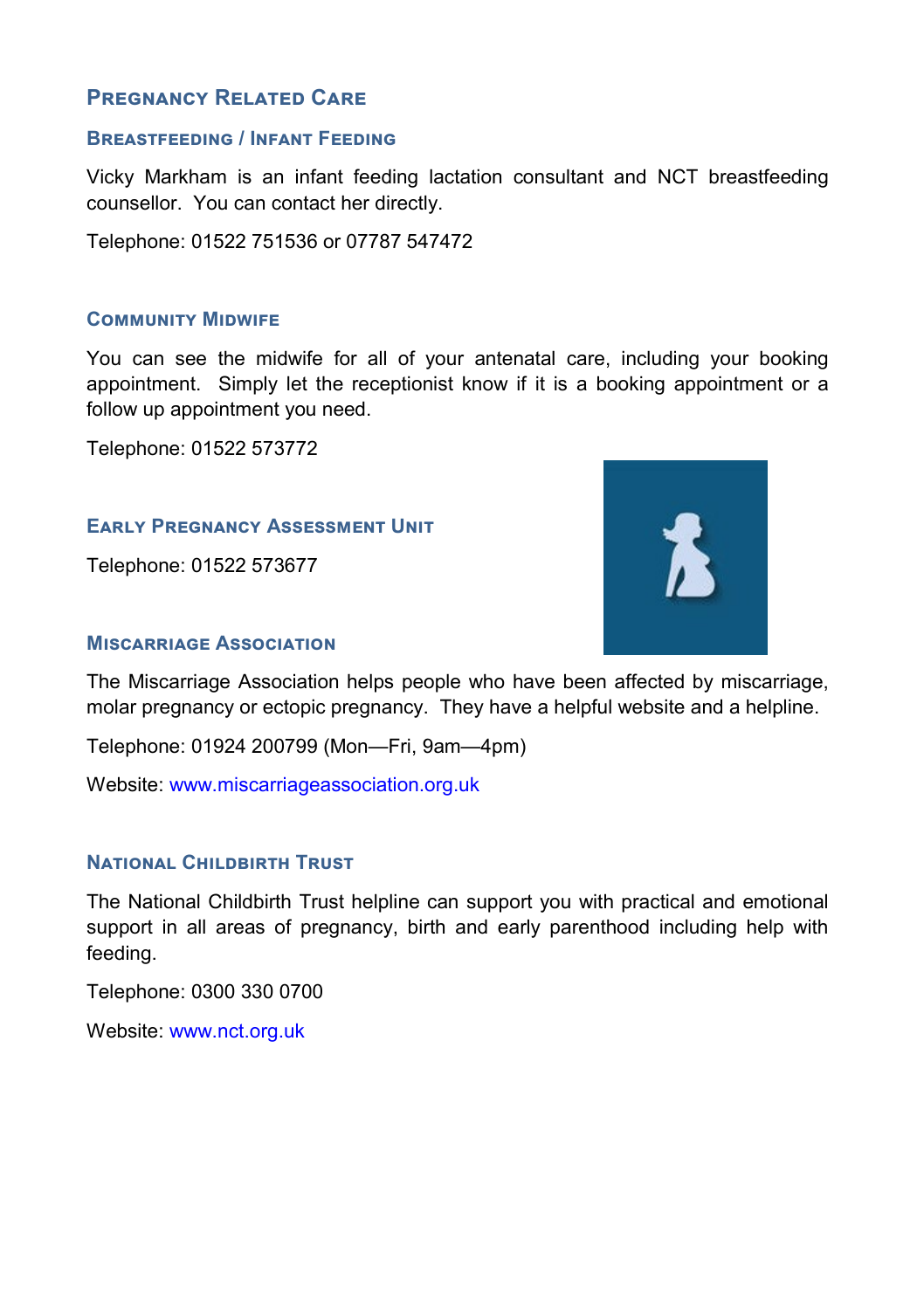#### **STILLBIRTH AND NEONATAL DEATH SOCIETY**

The Stillbirth and Neonatal Death Society (Sands) supports people who have been affected by the death of a baby. They have a website, telephone helpline and email helpline.

Telephone: 08008 164 3332

Email: helpline@sands.org.uk

Website: www.sands.org.uk

#### **Red-Tent**

Red-Tent provides antenatal classes, baby massage, hypno-birthing, breastfeeding support and postnatal support.

Telephone: 07523 990310

#### **TAMBA (Twins, triplets or more)**

The Twins and Multiple Births Association, TAMBA, provides tips and information for parents with, or expecting, twins or more. They have a useful website.

Website: www.tamba.org.uk

![](_page_14_Picture_11.jpeg)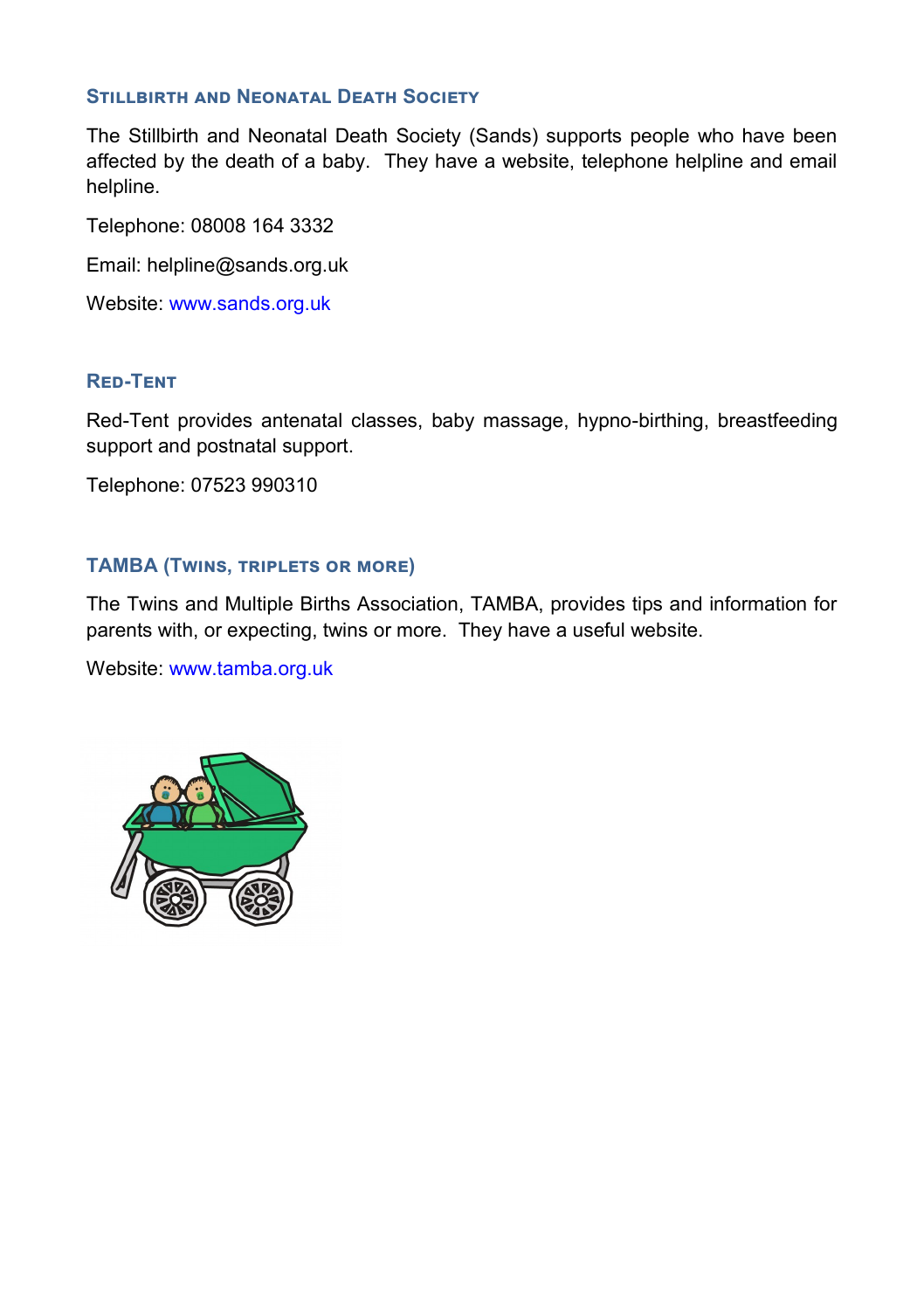# **Child Health**

#### **Children's Health Service 0—19 Years**

Health visiting and school nursing services transferred to the Council on 1st October 2017.

The health visiting service remains largely unchanged, with a greater focus on antenatal education. Lincolnshire's Health Visitors will support children until the end of reception year at school (around age 6) and can offer advice on the following areas:

- Breastfeeding, bottle feeding and weaning advice
- Concerns regarding weight gain
- Dietary advice and advice for 'picky eaters'
- Behavioural problems—sleeping, potty training, tantrums etc.
- **•** Constipation
- Routine developmental checks and concerns
- Postnatal depression
- Support with parenting and discipline

Children and young people from year 1 up to age 19 (or 25 if special educational needs and disability [SEND]) will be supported by Children and Young People's Nurses, instead of School Nurses.

Children and Young People's Nurses will:

- Support children and young people with long term or more complex health needs and other health concerns (including continence/enuresis, healthy weight, anaphylaxis etc.)
- Undertake a Health Needs Assessment for relevant safeguarding cases or referrals
- Support safeguarding and individual needs cases where a health need is identified

Height and weight measurement in reception year and year 6 will continue as normal.

Referrals to the service can be made by telephone.

Telephone: 01522 308800.

![](_page_15_Picture_20.jpeg)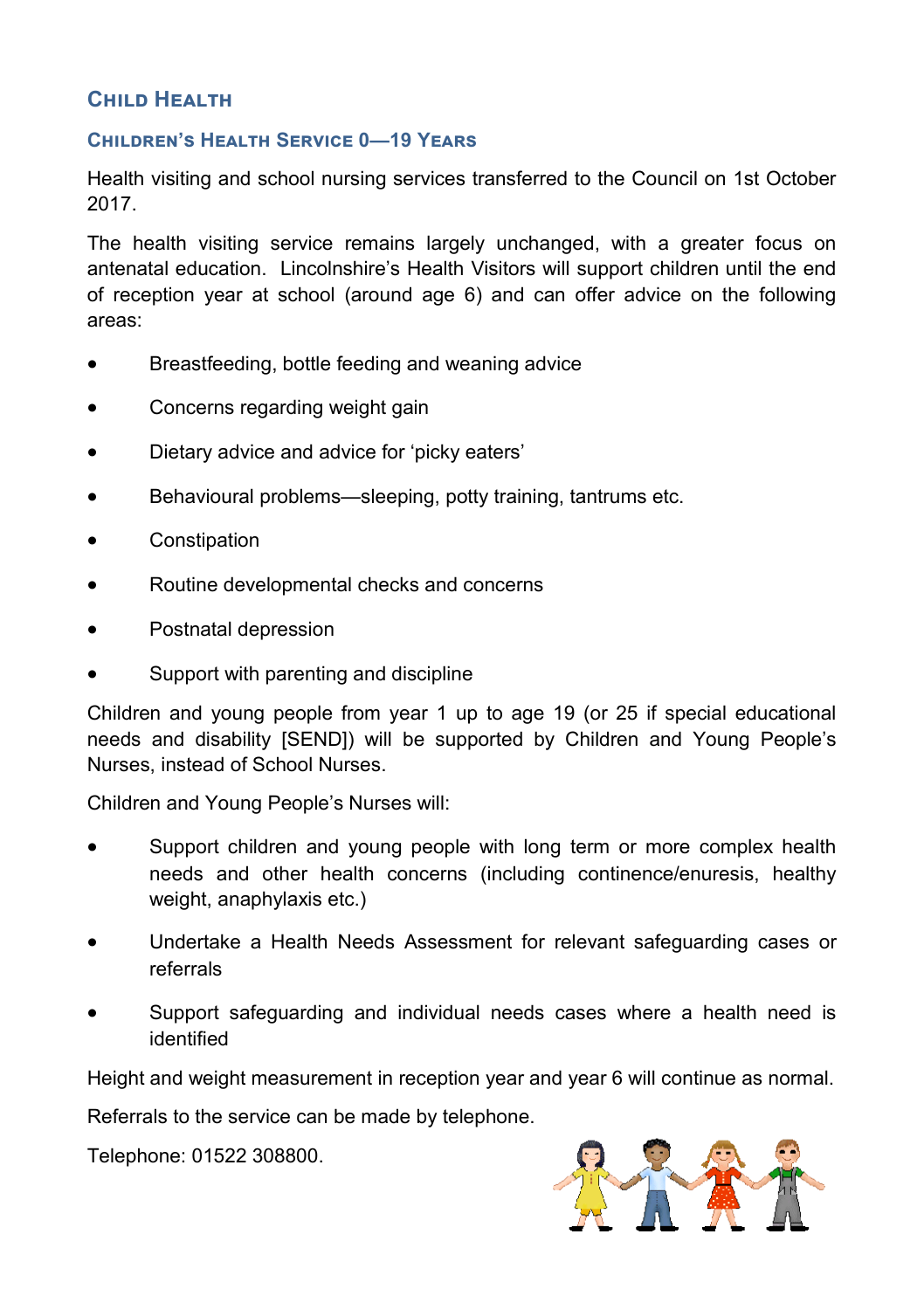#### **Emotional Wellbeing/ Behaviour Online Pathway**

An online single point of access is available for information and advice about services that can offer support for common emotion wellbeing, behaviour and mental health concerns including anxiety, body image, bullying, depression, eating concerns, exam stress etc.

Website: www.lincolnshire.gov.uk/ewb

![](_page_16_Picture_3.jpeg)

#### **Healthy Minds Lincolnshire (Emotional Wellbeing Service)**

The Healthy Minds emotional wellbeing service, operated by Lincolnshire Partnership NHS Foundation Trust delivers evidence-based interventions to Lincolnshire children and young people up to the age of 19 (or 25 if SEND or care leaver) with emotional wellbeing concerns, including confidence issues, minor self-harm, relationship difficulties, exam stress, transition anxiety, self-esteem etc. The focus is on early intervention, building emotional resilience, normalising emotions and teaching coping and self-care skills to prevent concerns escalating to mental health issues.

Advice and signposting is available to parents/carers by contacting the service directly.

Telephone: 01522 309777 (Mon—Fri, 9.30am-4.30pm)

#### **Lincolnshire Integrated Sexual Health Service (LISH)**

LISH is delivered by Lincolnshire Community Health Services NHS Trust and offers a young person's sexual health service throughout the county for teenagers from age 13 to 19 (or 25 if SEND). LISH provides the following services:

- Reproductive health—family planning, contraception advice, psychosexual counselling and C-card
- GUM sexual health—STI testing, diagnosis and treatment, support and advice, partner notification
- Coordination of the National Chlamydia Screening Programme within Lincolnshire

Telephone: 01522 309309 (Mon-Thurs, 8am—6.30pm and Fri, 8am—4.30pm)

Website: www.lincolnshirehealthyfamilies.nhs.uk/sexualhealth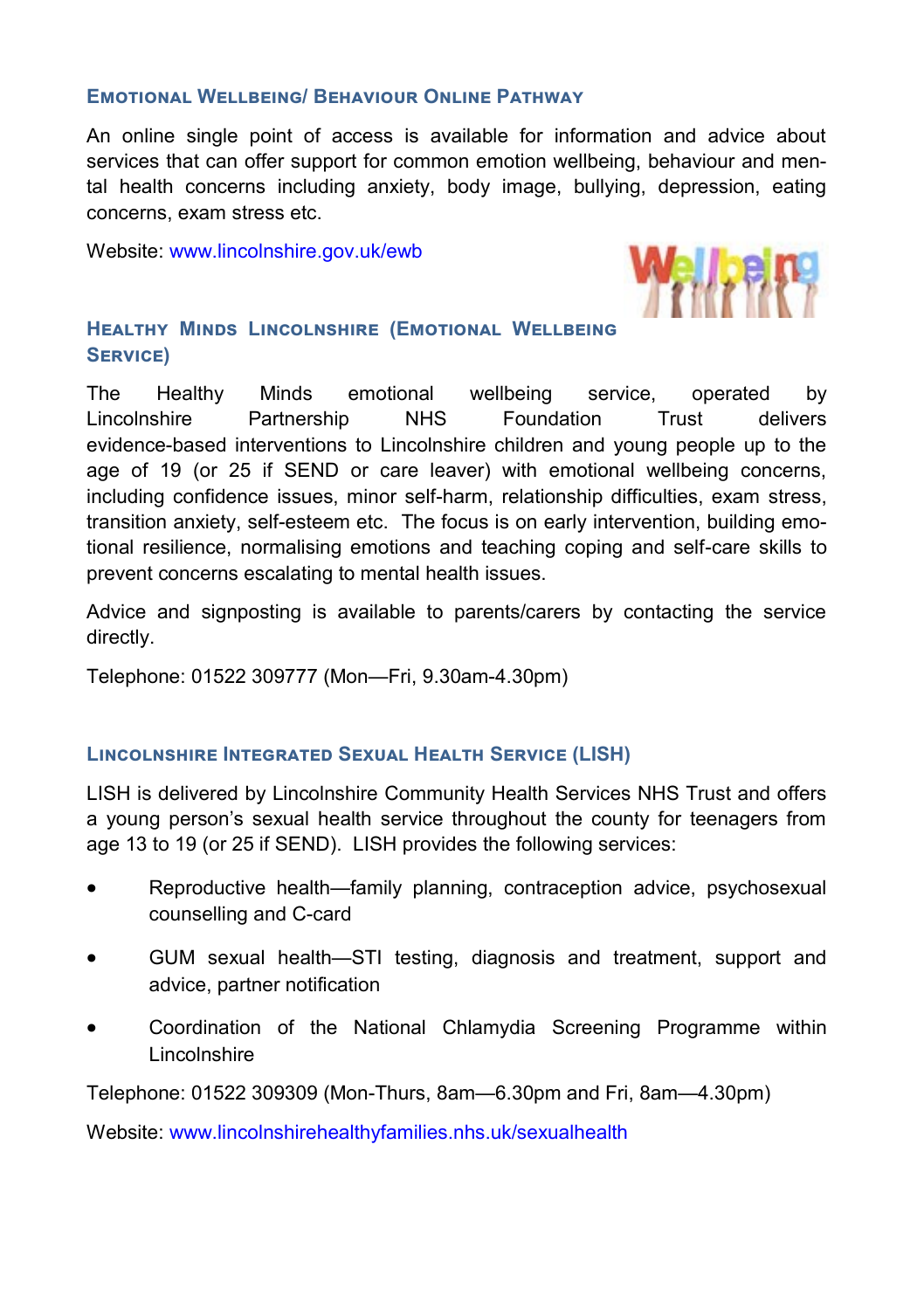# **Social Care**

# **Addiction Support**

#### **ADDACTION LINCOLN**

Addaction provides confidential advice, support and treatment on drug and alcohol misuse for adults and young people and their families. They have a useful website and a 24 hour helpline.

Telephone: 0800 3047021 (24/7)

Website: www.addaction.org.uk

# **Bereavement Support**

#### **Cruse Bereavement care**

Cruse offers support, advice and information to children, young people and adults when someone dies. They have a local branch in Lincoln.

Telephone: 07900 317732

Email: Lincoln@cruse.org.uk

#### **Social Prescribers**

Social Prescribers can support patients who have social rather than medical needs and they have links with over 200 local communities and charities. Speak to the practice reception team to book an appointment.

# **Benefits Queries**

#### **Citizen's Advice Bureau**

Address: Beaumont Lodge, Beaumont Fee, Lincoln, LN1 1UL

Telephone: 0344 411 1444

Website: www.citizensadvice.org.uk

![](_page_17_Picture_18.jpeg)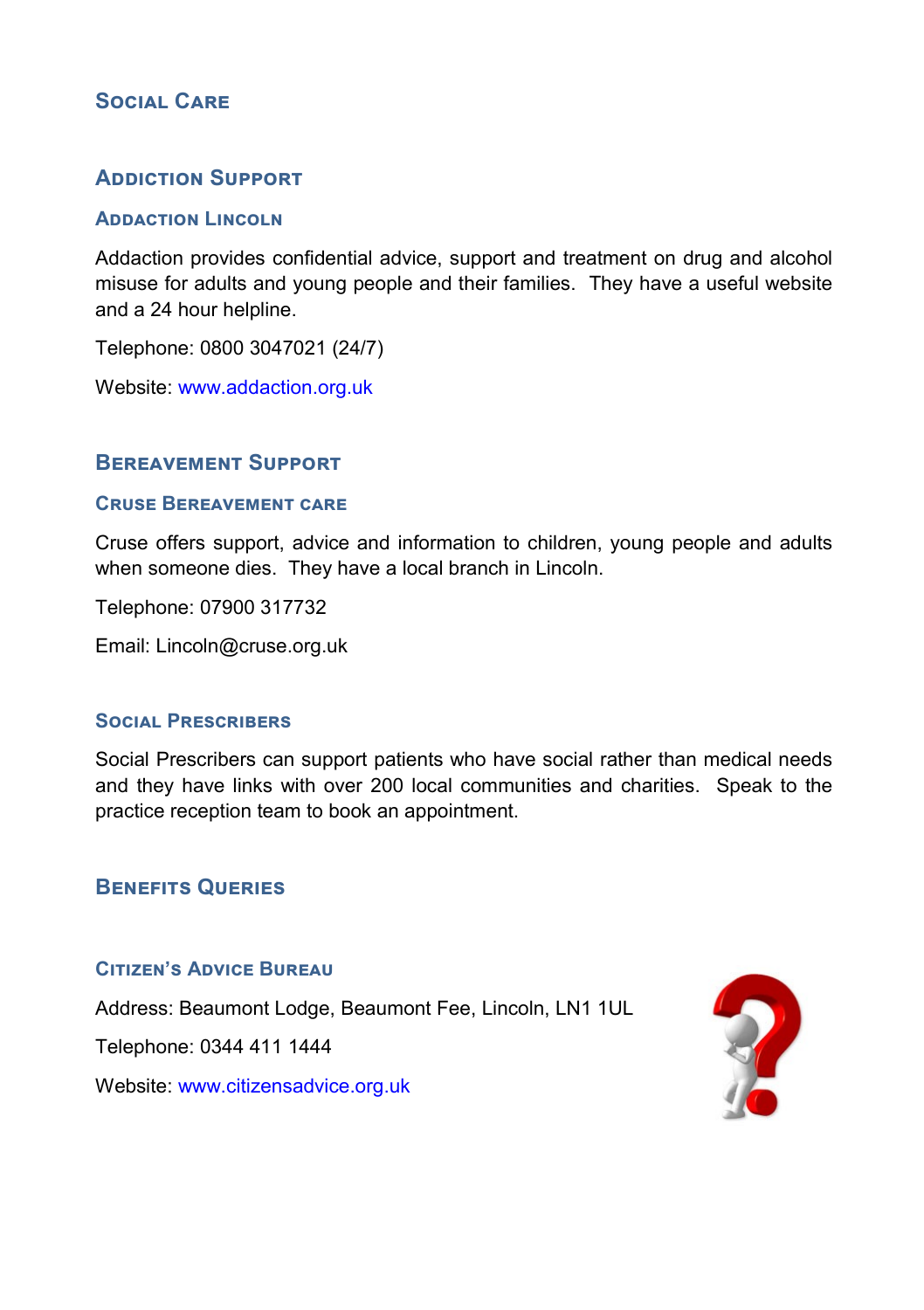# **Carers Support**

Please inform the practice if you are or have a carer so that we can update our records and provide you with a carers bag filled with useful information. Carers can also talk to a GP about being referred for a carers assessment.

#### **Carers UK**

Carers UK have a helpful website where you can search for local carers support organisations.

Website: www.carersuk.org

#### **Carers First in Lincolnshire**

Carers First provide a range of services to carers locally, in partnership with Lincolnshire County Council.

Address: 2nd Floor, 28 Marketplace, Grantham, NG31 6LR

Telephone: 01522 782224

Email: info@carersfirst.org.uk

Website: www.carersfirst.org.uk/lincolnshire

![](_page_18_Picture_11.jpeg)

Here to help

# **Every-One**

Every-One is a Lincolnshire based charity providing services for local carers.

Telephone: 01522 811852

Email: hello@every-one.org.uk

Website: www.every-one.org.uk

#### **WELLBEING SERVICE**

If you or someone you know is not coping at home you can contact the Wellbeing Service. The service is designed to promote confidence in living independently; they support people aged 18+.

Telephone: 01522 782155

Website: www.lincolnshire.gov.uk/health-and-wellbeing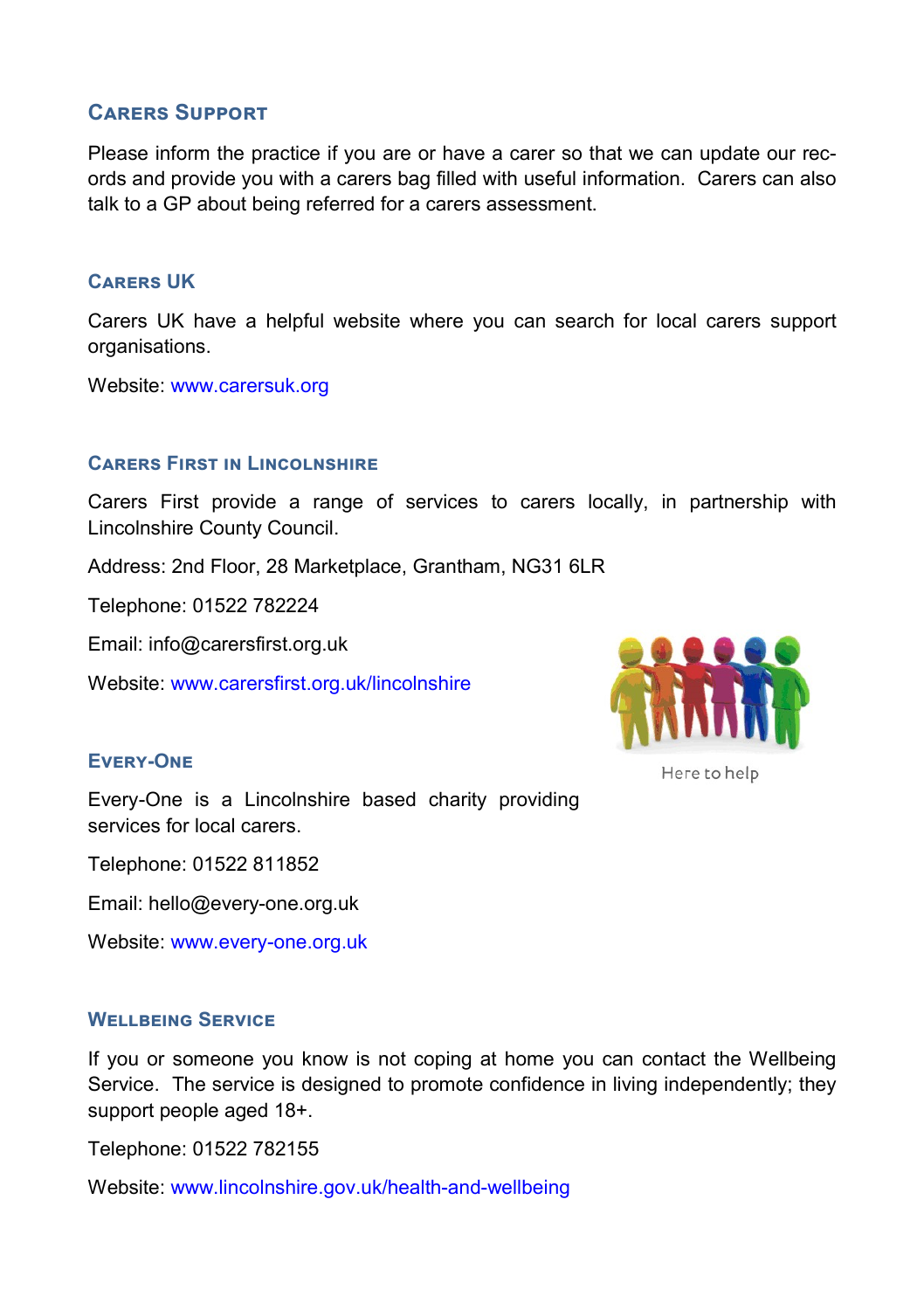#### **WELLBEING SERVICE**

If you or someone you know is not coping at home you can contact the Wellbeing Service. The service is designed to promote confidence in living independently; they support people aged 18+.

Telephone: 01522 782155

Website: www.lincolnshire.gov.uk/health-and-wellbeing

# **Older People's Support**

#### **Age UK**

Age UK aim to provide life-enhancing services and vital support to people in later life. They have a national helpline to provide information and advice, as well as a local branch.

Local Address: Age UK Lincoln, 36 Park Street, Lincoln, LN1 1UQ

Local Telephone: 01522 696000

Local Email: info@ageuklincoln.org.uk

Website: www.ageuk.org.uk

![](_page_19_Picture_11.jpeg)

#### **Silver Line**

The Silver Line is a 24/7 confidential helpline providing information, friendship and advice to older people.

Telephone: 0800 470 8090

#### **Voluntary Centre Services (VCS)**

VCS is a Lincolnshire-based service supporting volunteers and voluntary and community organisations. They can provide advice and help you to access volunteering in your local area.

Address: Voluntary Centre Services Lincoln, City Hall, Beaumont Fee, Lincoln, LN1 1DF

Telephone: 01522 551683

Email: Lincoln@voluntarycentreservices.org.uk

Opening Hours: Monday—Friday, 9am—4.30pm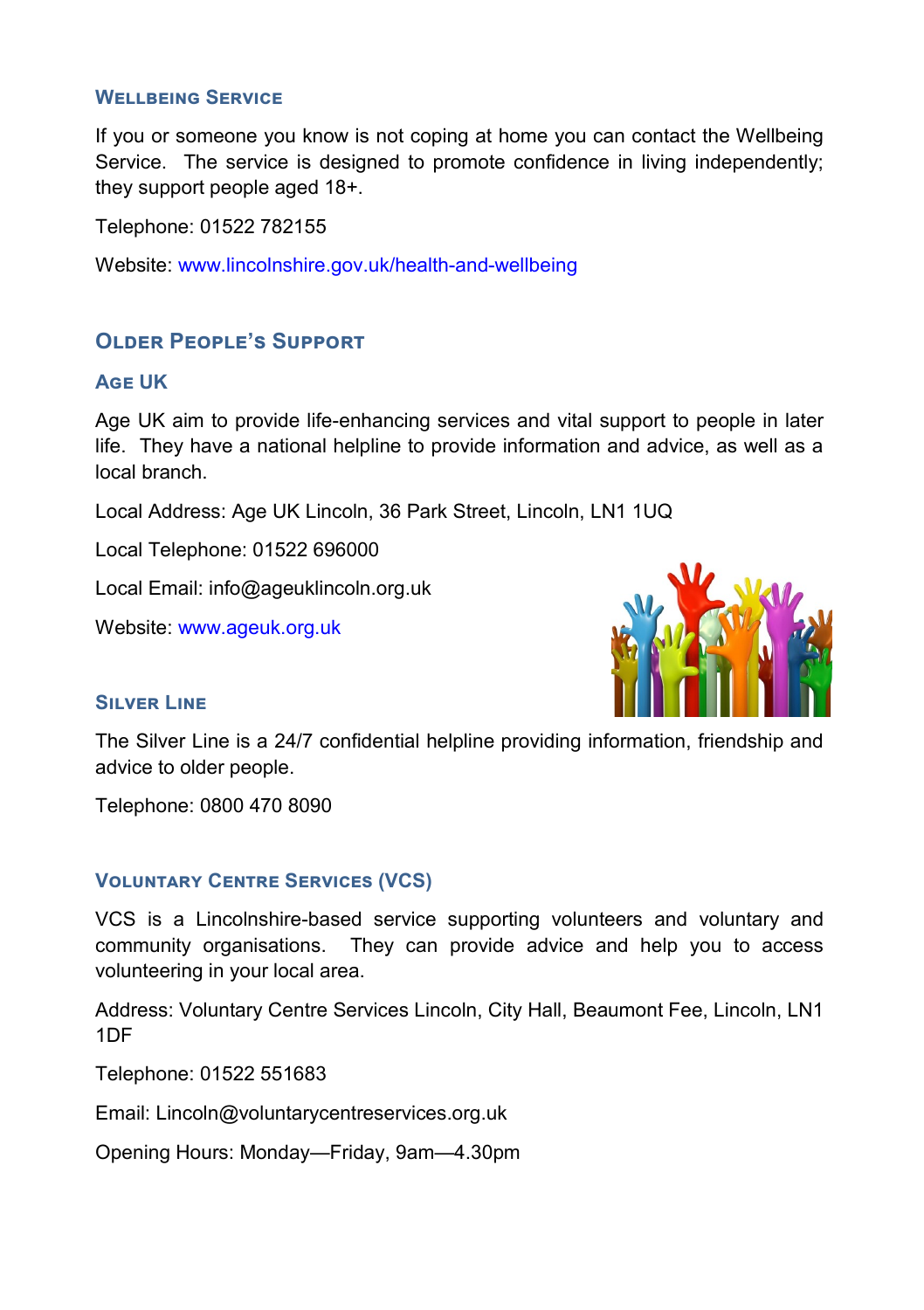# **Further Useful Websites**

![](_page_20_Picture_1.jpeg)

#### **General Health Information**

www.patient.co.uk - a helpful website full of information about medical conditions and links to various support groups

www.nhs.uk - the official NHS website which has information on self-care, medical conditions and information on the quality of health services

www.selfcareforum.org - empowers people to take care of their own health

www.fitfortravel.nhs.uk - advice on how to stay healthy when you travel abroad

Lincolnshire.connecttosupport.org - information and advice for resident who are looking for support in the community

#### **Mental Health Information**

www.moodjuice.scot.nhs.uk - a website full of advice and support for people with mental health problems

www.kooth.com - online counselling for people aged 11 to 25 years old

#### **Women's Health and Sexual Health**

www.menopausematters.co.uk - lots of advice on the menopause and the various ways of managing symptoms

www.ccard-lincolnshire.co.uk - local scheme to provide free condoms to teenagers

www.doyouhaveit.co.uk - information on sexually transmitted infections

www.fpa.org.uk - information on contraception